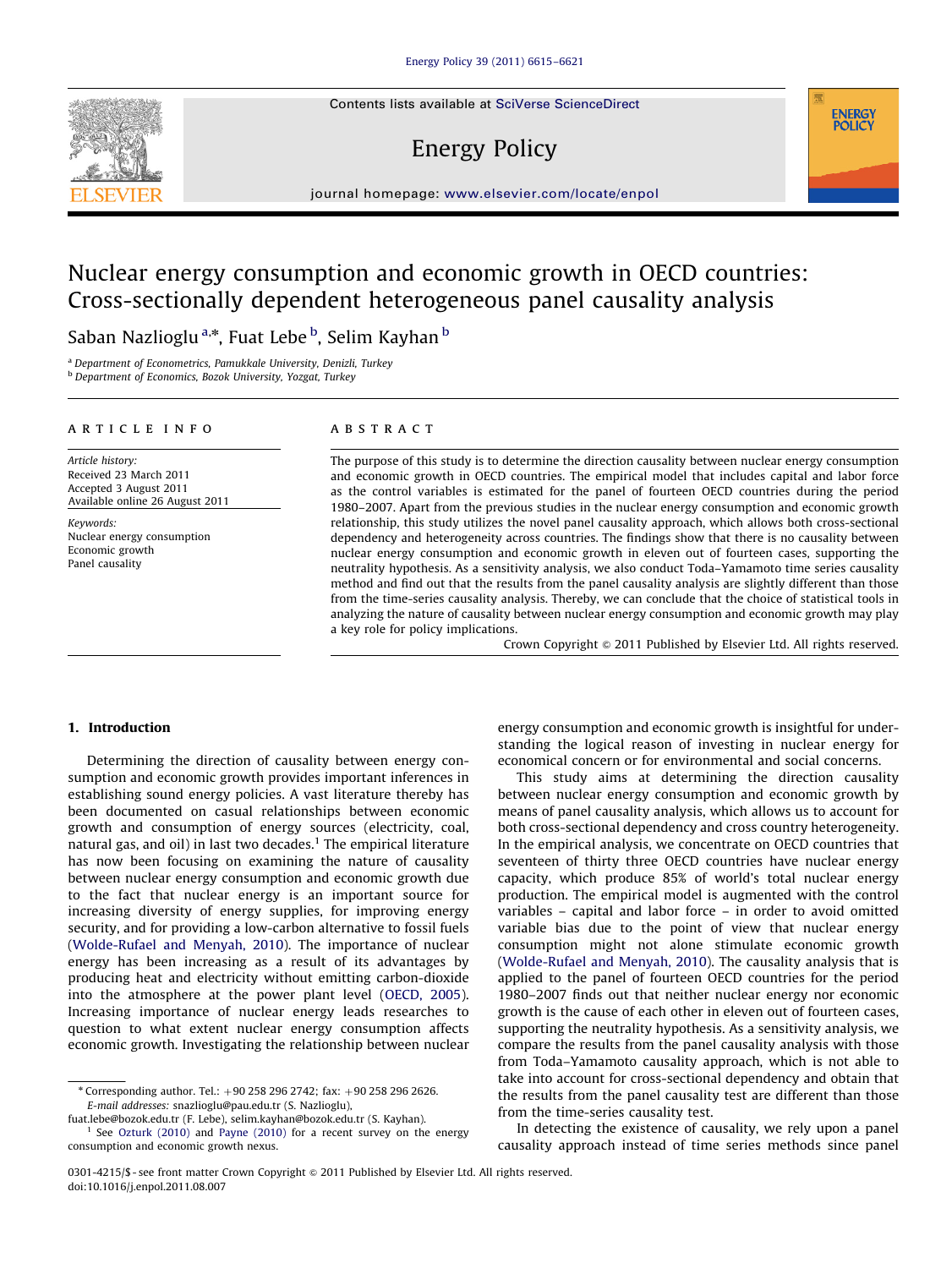#### Table 1

Summary of empirical literature.

|                                | Country            | Period    | Methodology | Results                                              |
|--------------------------------|--------------------|-----------|-------------|------------------------------------------------------|
| Time series studies            |                    |           |             |                                                      |
| Yoo and Jung (2005)            | Korea              | 1977-2002 | <b>VECM</b> | $NE \rightarrow Y$                                   |
| Payne and Taylor (2010)        | <b>USA</b>         | 1957-2006 | TY approach | $NE \neq Y$                                          |
| Menyah and Wolde-Rufael (2010) | <b>USA</b>         | 1960-2007 | TY approach | $NE \neq > Y$                                        |
| Wolde-Rufael (2010)            | India              | 1969-2006 | TY approach | $NE \rightarrow Y$                                   |
| Yoo and Ku (2009)              | Six countries      | 1965-2005 | <b>VECM</b> | $NE \rightarrow Y$ : Korea                           |
|                                |                    |           |             | $Y \rightarrow NE$ : France, Pakistan                |
|                                |                    |           |             | $NE \leftrightarrow Y$ : Switzerland                 |
|                                |                    |           |             | $NE \neq Y$ : Argentina, Germany                     |
| Lee and Chiu $(2011)$          | Six countries      | 1965-2008 | TY approach | $NE \leftrightarrow Y$ : Canada, Germany, UK         |
|                                |                    |           |             | $Y \rightarrow NE$ : Japan                           |
|                                |                    |           |             | $NE \neq Y$ : France, USA                            |
| Wolde-Rufael and Menyah (2010) | Nine countries     | 1971-2005 | TY approach | $NE \rightarrow Y$ : Japan, Netherlands, Switzerland |
|                                |                    |           |             | $Y \rightarrow NE$ : Canada. Sweden                  |
|                                |                    |           |             | $NE \leftrightarrow Y$ : France, Spain, UK, USA      |
| Panel data studies             |                    |           |             |                                                      |
| Apergis and Payne (2010)       | Sixteen countries  | 1980-2005 | Panel VECM  | $NE \leftrightarrow Y$ : short-run                   |
|                                |                    |           |             | $NE \rightarrow Y$ : long-run                        |
| Apergis et al. (2010)          | Nineteen countries | 1984-2007 | Panel VECM  | $NE \rightarrow Y$ : short-run                       |
|                                |                    |           |             | $NE \leftrightarrow Y$ : long-run                    |
|                                |                    |           |             |                                                      |

 $\rightarrow$ ,  $\leftrightarrow$ , and  $\neq$  > represent unidirectional, bidirectional, and no causality, respectively. NE: nuclear energy consumption. Y: real income. VECM: vector error correction model. TY: Toda–Yamamoto approach to Granger causality.

analysis produces more reliable and statistically powerful results than time series analysis by combining information from both cross-section and time dimensions. Unlike the previous panel data studies on the nuclear energy–economic growth nexus, we first test for cross-sectional dependency and heterogeneity across countries due to the fact that ignoring cross-sectional dependency and country specific heterogeneity in a panel causality analysis are potential sources of misleading inferences regarding the direction of causality. Even though time series approaches to causality are able to modeling cross-county heterogeneity, they are not able to take into account cross-sectional dependency across countries. It is the well-known fact that OECD countries are highly integrated and thereby a shock in one country is easily transmitted to other countries through international economic interrelationships. By accounting for cross-sectional dependency across countries, this study differs from the previous studies in the literature and thereby is novel to the nuclear energy– economic growth nexus.

We organize the rest of paper as follows. The next section summarizes the hypotheses related to energy consumption and economic growth as well as the empirical literature on the nuclear energy consumption and economic growth nexus. [Section 3](#page--1-0) is devoted to describe the data, to outline the econometric methods, and to interpret the empirical results. Finally, [Section 4](#page--1-0) provides a brief summary of the study and the concluding remarks.

## 2. Hypotheses and literature

There are four hypotheses regarding the nature of causality between energy consumption and economic growth. According to the growth hypothesis, energy consumption directly causes economic growth if there is unidirectional causality from energy consumption to economic growth. The growth hypothesis also implies an indirect way from energy consumption to economic growth if energy consumption is a complement to labor and capital in the production process. The conservation hypothesis postulates unidirectional causality from economic growth to energy consumption, implying that energy conservation policies do not adversely impact economic growth. The feedback hypothesis is supported with bidirectional causal relationship between energy consumption and economic growth. In this case, energy consumption and economic growth are associated with each other in a complementary way. Finally, the case of non-causality between energy consumption and economic growth supports evidence on the neutrality hypothesis, which implies non-sensitivity of economic growth (energy consumption) to energy consumption (economic growth).

Since the focus of this study is on the nuclear energy consumption and economic growth relation, we herewith concentrate on reviewing the empirical studies in this regard and summarize the literature in Table 1. In an early study [Yoo and](#page--1-0) [Jung \(2005\)](#page--1-0) found bidirectional causality from nuclear energy consumption to economic growth in Korea. The single county time series literature was extended by [Payne and Taylor \(2010\)](#page--1-0) who supported the neutrality hypothesis for the USA. This result was substantiated by the study of [Menyah and Wolde-Rufael](#page--1-0) [\(2010\)](#page--1-0) in which the model estimated by [Yoo and Jung \(2005\)](#page--1-0) extended by the inclusion of renewable energy consumption and  $CO<sub>2</sub>$  emission. Another single country study was carried out by [Wolde-Rufael \(2010\)](#page--1-0) for India using real gross fixed capital formation as the control variable. In line with [Yoo and Jung](#page--1-0) [\(2005\),](#page--1-0) the evidence on the growth hypothesis was supported.

In addition to the single country time series studies, some of the recent studies carried out multi-country time series analysis to provide cross-country evidence. [Yoo and Ku \(2009\)](#page--1-0) investigated the relationship for six countries and found causality from economic growth to nuclear energy consumption in France and Pakistan that is in the opposite direction for Korea, feedback relationship for Switzerland, and the neutrality for Argentina and Germany. [Lee and Chiu \(2011\)](#page--1-0) considered six highly industrialized countries and indicated bidirectional causality for Canada, Germany, and United Kingdom (UK); non-causality for France and the USA; oneway causality running from economic growth to nuclear energy consumption for Japan. By employing the same method, [Wolde-](#page--1-0)[Rufael and Menyah \(2010\)](#page--1-0) analyzed the direction of causality in nine industrialized countries. In contrast to [Lee and Chiu \(2011\),](#page--1-0) they found causality running from nuclear energy to economic growth for Japan, Netherlands, and Switzerland; unidirectional causality from economic growth to nuclear energy for Canada and Sweden; bidirectional causality for France, Spain, the UK, and the USA.